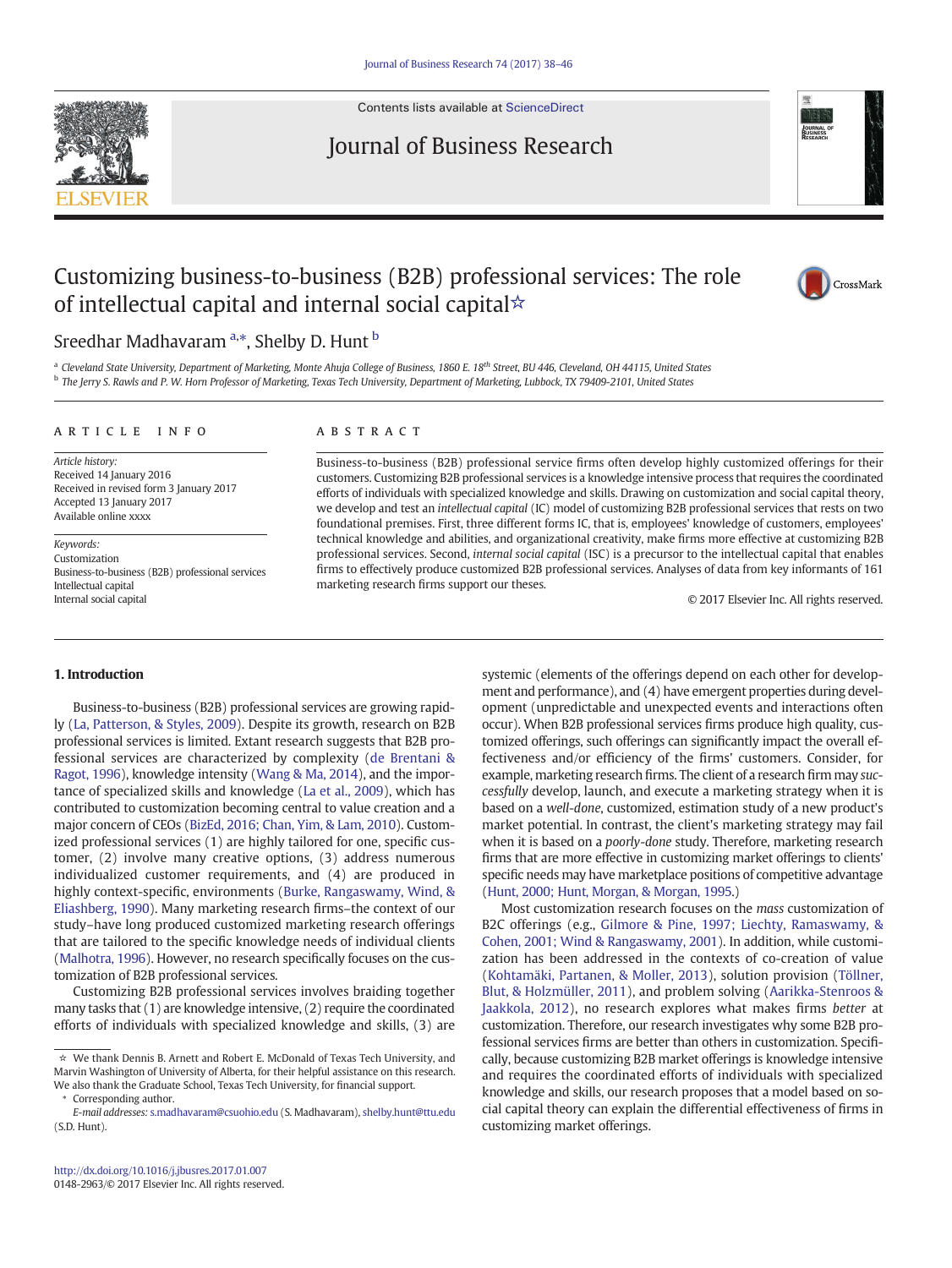<span id="page-1-0"></span>The fundamental thesis of social capital theory is that social capital is a precursor to intellectual capital, which in turn, leads to competitive advantage ([Nahapiet & Ghoshal, 1998\)](#page-8-0). Accordingly, drawing on intellectual capital (hereafter, "IC") research (e.g., [Baxter & Matear, 2004](#page-8-0)) and social capital research [\(Hughes & Perrons, 2011; Wu, Lii, & Wang,](#page-8-0) [2015](#page-8-0)), we propose and test an IC model of customizing B2B professional services. Furthermore, we identify three distinct forms of IC that are critical to customizing B2B market offerings: employees' knowledge of customers, employees' technical knowledge and abilities, and organizational creativity. Our model rests on two foundational premises. First, the three different forms of IC that we identify are important for making firms more effective at customizing B2B professional services. Second, internal social capital, defined as the collection of actual and potential resources embedded within, available through, and derived from the firm's internal network of relationships, is a precursor to IC. Therefore, our research provides insights into how B2B professional services firms can become more effective at customization.

We first discuss the foundations of our model and develop specific hypotheses. Second, we test the model using data from key informants of 161 marketing research firms. We then discuss our study's contributions to B2B professional services marketing and its implications for theory and practice.

#### 2. Model development

Our model, shown in [Fig. 1](#page-3-0), has three categories of concepts: (1) customization, (2) intellectual capital, and (3) internal social capital. We briefly overview each category and then propose formal hypotheses.

#### 2.1. Customization

The search for competitive advantage drives B2B professional services firms to effectively customize their offerings. Although the concept of customization actually began with B2B products [\(Shapiro, 1977](#page-8-0)), most customization research is in the B2C context. As marketing is evolving toward a dominant logic in which knowledge and customization are considered to be fundamental sources of competitive advantage [\(Vargo & Lusch, 2004](#page-8-0)), the pursuit of effective customization can provide competitive advantages in B2B professional services.

#### 2.2. Intellectual capital

"Intellectual capital" refers to "the knowledge and knowing capability of a social collectivity, such as an organization, intellectual community, or professional practice" [\(Nahapiet & Ghoshal, 1998,](#page-8-0) p.245) and benefits firms by positively influencing firm performance ([Baxter &](#page-8-0) [Matear, 2004\)](#page-8-0). Rather than being unidimensional, intellectual capital research suggests that there are numerous forms of intellectual capital [\(Reed, Lubatkin, & Srinivasan, 2006](#page-8-0)). The customization and B2B marketing literatures lead us to propose three forms of intellectual capital that, we argue, can help firms in positively influencing their customization outcomes: (1) employees' knowledge of customers, (2) employees' technical knowledge and abilities, and (3) organizational creativity.

#### 2.2.1. Employees' knowledge of customers

Customer knowledge, that is, knowing customer needs, wants, and preferences, is essential for adopting customization as a business strategy ([Tollin, 2002\)](#page-8-0). In B2B markets, detailed customer knowledge is often considered a prerequisite to customizing market offerings [\(Stump, Athaide, & Joshi, 2002\)](#page-8-0). Intimate knowledge of client firms can provide suppliers with opportunities to develop market offerings that better match customers' requirements. Therefore:

Hypothesis 1. There is a positive relationship between a firm's employees' knowledge of customers and its effective customization of offerings.

## 2.2.2. Employees' technical knowledge and abilities

Effectively customizing a B2B firm's professional services' offerings requires employees with specific knowledge and skills related to producing the offerings. Because B2B offerings are often systemic (elements of the offerings depend on each other for development and performance) and unpredictable and unexpected events often occur during the development process, employees' technical knowledge and abilities assume critical proportions. For marketing research firms, [Song and](#page-8-0) [Parry's \(1997a, 1997b\)](#page-8-0) work suggests that customizing research requires employees who have a technical proficiency in research methods. That is, to excel at customizing research offerings, marketing research firms' employees must know how to create research designs, as well as how to gather, analyze, and interpret the meaning of data. Therefore:

Hypothesis 2. There is a positive relationship between a firm's employees' technical knowledge and abilities and its effective customization of offerings.

#### 2.2.3. Organizational creativity

Customization requires innovative organizations, which requires organizations to be (1) flexible in responding to customers' needs for individualized market offerings [\(Kotha, 1995](#page-8-0)) and (2) effective problem solvers [\(Spring & Dalrymple, 2000\)](#page-8-0). Indeed, foundational knowledge resources have to come together in novel or creative assemblages to meet client firms' particular requirements. "In social science research, the most widely used definition of creativity focuses on the meaningful novelty of some output (e.g., a painting, a chemical compound) relative to conventional practice in the domain to which it belongs (e.g., abstract art, adhesives)" [\(Andrews & Smith, 1996](#page-8-0), p. 175). Accordingly, organizational creativity plays a major role in solving problems associated with customization. Therefore:

Hypothesis 3. There is a positive relationship between a firm's organizational creativity and its effective customization of offerings.

#### 2.3. Internal social capital

Both internal relations (internal social capital) and external relations (external social capital) can be beneficial to the firm ([Adler & Kwon,](#page-7-0) [2002](#page-7-0)). Our focus is on internal social capital (ISC), which may be defined as the collection of actual and potential resources embedded within, available through, and derived from the internal network of relationships within the firm ([Nahapiet & Ghoshal, 1998](#page-8-0)). Good communications and strong relationships among employees have long been acknowledged to be critical when B2B offerings are tailored to customer needs ([Levitt, 1981](#page-8-0)).

For collaboration, and therefore effective customization, to take place, firms need a set of social resources embedded in internal relations. Consistent with [Nahapiet and Ghoshal \(1998\)](#page-8-0) and [Nielsen and](#page-8-0) [Nielsen \(2009\)](#page-8-0), we argue that ISC influences positively the three distinct forms of IC (employees' knowledge of customers, employees' technical knowledge and abilities, and organizational creativity) that are critical to customizing B2B professional services. Furthermore, internal social capital may be viewed as a multidimensional construct. Social capital has structural, relational, and cognitive dimensions [\(Nahapiet &](#page-8-0) [Ghoshal, 1998\)](#page-8-0). Therefore, we investigate the interrelationships among the different variables belonging to the structural, relational, and cognitive dimensions.

#### 2.3.1. Structural dimension

[Nahapiet and Ghoshal \(1998\)](#page-8-0) note that structural embeddedness concerns the properties of the social system, the entire network of relations, and the patterns of individuals' connections. Therefore, the structural dimension of social capital involves the extent to which in an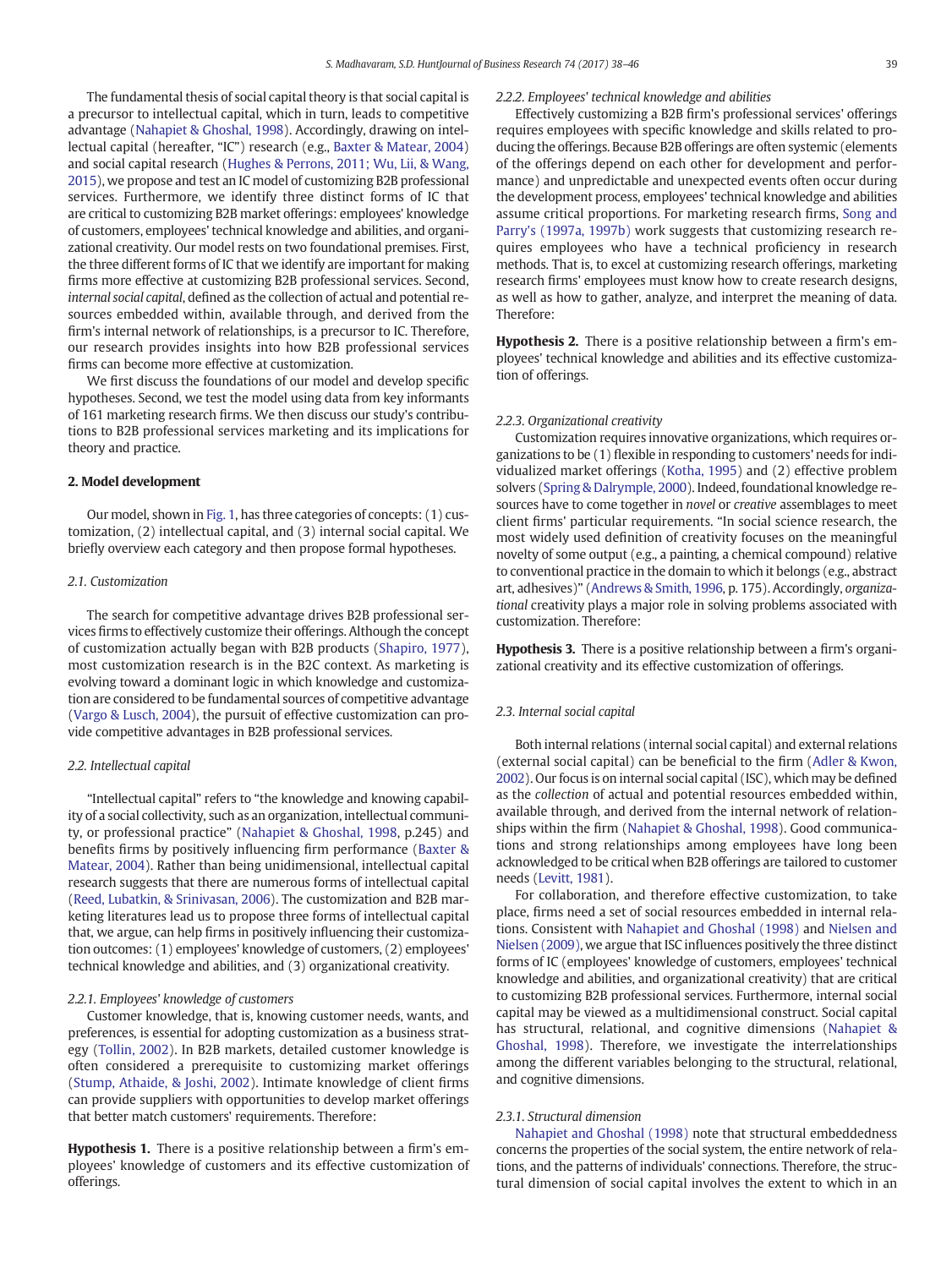#### <span id="page-2-0"></span>2.3.2. Relational dimension

The term "relational embeddedness" describes the kind of relationships people have developed with each other through a history of interactions [\(Nahapiet & Ghoshal, 1998](#page-8-0)). Consistent with the relationship marketing literature (e.g., [Morgan & Hunt, 1994\)](#page-8-0), this research uses relational commitment and relational trust as key concepts that represent the relational dimension of social capital.

#### 2.3.3. Cognitive dimension

Particularly important for creating IC is the cognitive dimension of social capital, which refers to those resources that provide shared representations, interpretations, and systems of meaning among parties [\(Cicourel, 1973](#page-8-0)). Thus, the cognitive dimension of social capital requires that employees possess a common language to share narratives. Like [Tsai and Ghoshal \(1998\)](#page-8-0), our research uses the sharing of common goals as representing one of the components of the cognitive dimension of social capital. In the relationship marketing literature, researchers find that shared values are important for developing commitment and trust [\(Morgan & Hunt, 1994](#page-8-0)). This research uses shared values as representing the second important component of the cognitive dimension of social capital. Because the customization of B2B professional services requires employees with different knowledge and skills to work together, the exchange of information is essential. Therefore, this research uses information exchange as the third important component of the cognitive dimension of social capital.

In summary, for ISC, this study uses structural intensity as representing the structural dimension, relational trust and relational commitment as representing the relational dimension, and common goals, shared values, and information exchange as representing the cognitive dimension. We now discuss the relationships among the six relevant variables and the corresponding hypotheses (see [Fig. 1\)](#page-3-0).

#### 2.3.4. Information exchange

For customization to work, there should be information exchange between firms' customer managers and capability managers [\(Pine, Peppers, & Rogers, 1995\)](#page-8-0). Information exchange includes sharing technical data, objectives and goals, and knowledge of conflicts, trouble spots, or changing situations. Information exchange, by bringing together the skills and knowledge of numerous employees, fosters overall firm creativity, which, in turn, promotes effective customization. Therefore:

Hypothesis 4. There is a positive relationship between employees' information exchange (within the firm) and employees' knowledge of customers.

Hypothesis 5. There is a positive relationship between employees' information exchange (within the firm) and employees' technical knowledge and abilities.

Hypothesis 6. There is a positive relationship between employees' information exchange (within the firm) and organizational creativity.

#### 2.3.5. Relational commitment

Customizing B2B market offerings requires cooperative behaviors among employees. [Yilmaz and Hunt \(2001\)](#page-8-0) find that when employees are committed to each other, such relational commitment leads to cooperative behaviors. Furthermore, [Selnes and Sallis \(2003\)](#page-8-0) find that relational commitment leads to relational learning through information exchange. Consequently, commitment among employees leads to cooperation and the effective development of customized offerings. Therefore:

Hypothesis 7. There is a positive relationship between employees' relational commitment and employees' information exchange (within the firm).

## 2.3.6. Relational trust

Trust involves confidence in an exchange partner's reliability and integrity [\(Morgan & Hunt, 1994\)](#page-8-0). When exchange partners believe that they will not be harmed, exploited, or put at risk by the actions of other exchange partners, they are more likely to exchange "information they otherwise would consider sensitive and [more likely to] … create constructive, creative dialogues" [\(Selnes & Sallis, 2003](#page-8-0), p.84). In our research, one employee's work often depends on technical knowledge abilities of other employees. Accordingly, confidence in other employees' reliability and integrity leads to commitment to one another and exchanging relevant information on customers and knowledge specific to customization. Therefore:

Hypothesis 8. There is a positive relationship between employees' relational trust and information exchange (within the firm).

Hypothesis 9. There is a positive relationship between employees' relational trust and relational commitment.

#### 2.3.7. Structural intensity

Structural intensity, the frequency of contact and closeness of interactions among employees ([Atuahene-Gima, 2002\)](#page-8-0), can result in employees believing that an ongoing relationship with another is so important as to warrant maximum efforts in maintaining it. Because customization requires complex internal exchanges among employees, structural intensity can help employees bring their distinct knowledge and abilities together in order to effectively customize the firm's offerings. Indeed, employees can be great resources to each other when structural approaches are used to improve relational commitment [\(Mohrman, Finegold, & Klein, 2002\)](#page-8-0). Therefore:

Hypothesis 10. There is a positive relationship between employees' structural intensity and relational commitment.

#### 2.3.8. Common goals

A "shared language" provides employees with a common conceptual apparatus for working toward achieving the firm's objectives ([Nahapiet](#page-8-0) [& Ghoshal, 1998](#page-8-0)). Consequently, a shared language concerning the firm's goals can foster employees' trust in, and commitment to, mutual objectives. Because employees must systemically use their technical knowledge and capabilities to help each other effectively customize their offerings, common goals contribute to commitment and trust among employees. Therefore:

Hypothesis 11. There is a positive relationship between employees' common goals and relational commitment.

Hypothesis 12. There is a positive relationship between employees' common goals and relational trust.

#### 2.3.9. Shared values

Employees "share values" when they have beliefs in common about the behaviors and policies that are important or unimportant, appropriate or inappropriate, right or wrong. Being beliefs, shared values are therefore cognitive in nature. The relationship marketing literature finds positive relationships between shared values and relational trust [\(Yilmaz & Hunt, 2001\)](#page-8-0). Therefore: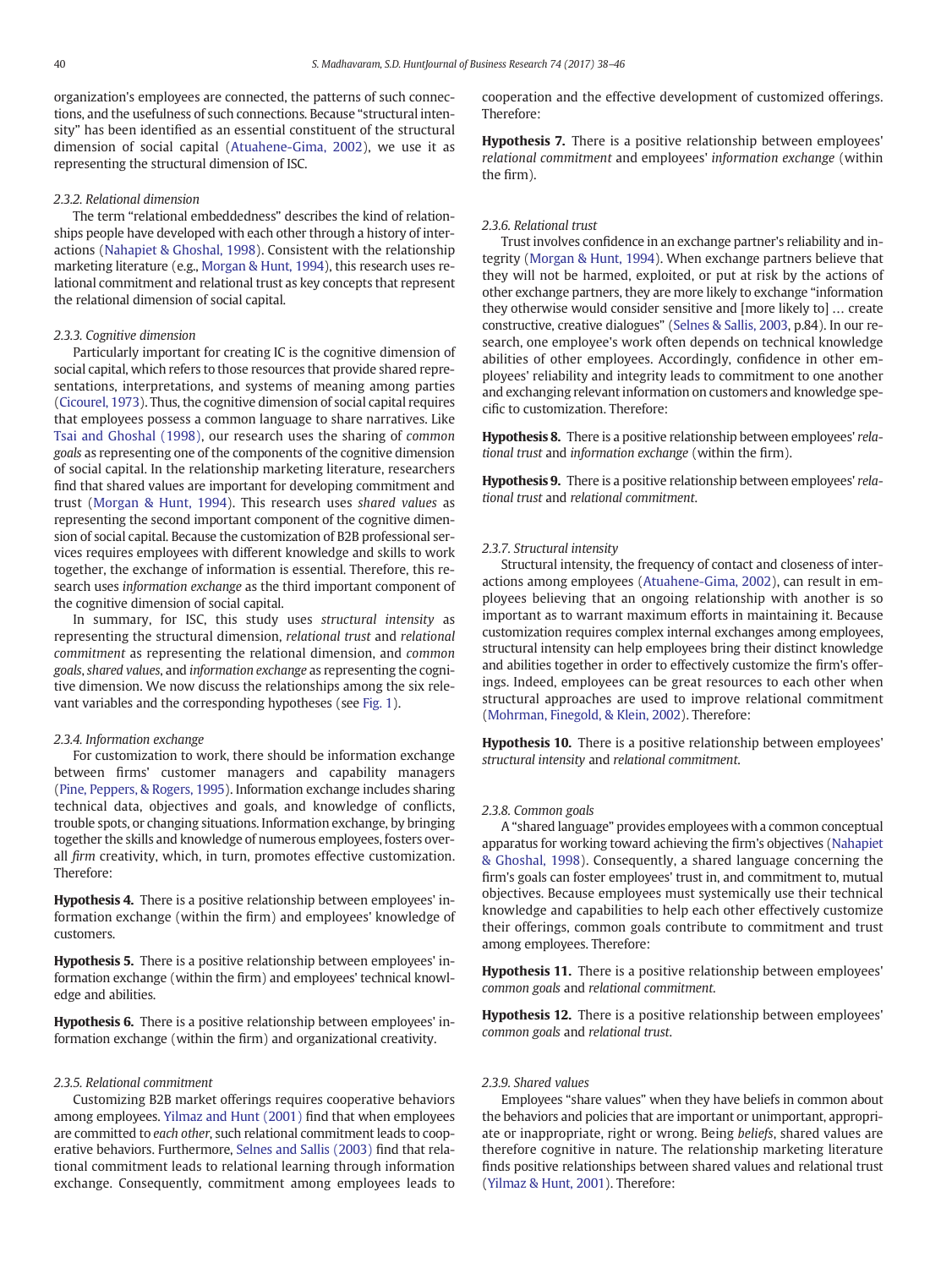<span id="page-3-0"></span>

Fig. 1. An intellectual capital model of customizing B2B professional services.

Hypothesis 13. There is a positive relationship between employees' shared values and relational trust.

#### 3. Method

We test our model using a sample comprised of members of the Marketing Research Association (MRA). We first discuss data collection, then questionnaire design and measures.

#### 3.1. Data collection

The research design uses mail surveys to key informants from marketing research firms. Key informants can provide information at the aggregate or organizational unit of analysis by reporting on group or organizational properties [\(Seidler, 1974\)](#page-8-0) and are chosen because they have special qualifications, such as a particular status in the firm or specialized knowledge [\(Phillips \(1981\)](#page-8-0). Informants become "key" because of their knowledge of the firm, familiarity with its environment, and access to strategic and financial information [\(Aguilar, 1967](#page-8-0)).

The Marketing Research Association (MRA) assisted us by providing a mailing list of their members. First, we contacted 2463 (nonacademic) members by traditional mail to (1) screen for whether their firm produced customized marketing research offerings and (2) request the member's participation in the study. Second, after receiving the 'willing to participate' responses from the respondents, when multiple respondents from the same firm agreed to participate, the questionnaire along with a cover letter and pre-paid return envelope, was subsequently sent only to the respondent whose official job title suggested that the member was most knowledgeable. Third, three weeks after the mailing of the questionnaire, another copy of the questionnaire and a reminder letter were mailed.

Overall, 350 MRA respondents (representing 350 different marketing research firms and departments) agreed to participate. After receiving the survey, 39 of the 350 respondents opted out, noting that (contrary to our original information) their firms were not involved with customized marketing research offerings. Of the remaining 311, 166 respondents returned completed surveys. However, five questionnaires were eliminated because of missing data, leaving 161 usable questionnaires, for a response rate of 52%.

#### 3.2. Key informant characteristics

The questionnaire screened for respondents with low levels of knowledge through respondents' self-assessment of knowledgeability [\(Phillips, 1981\)](#page-8-0). Respondents were queried on a seven point scale about the extent of their knowledge of their firm's marketing research practices and offerings. The mean score of 6.58 indicates that the respondents perceived themselves to be highly knowledgeable and, therefore, appropriate for the study's purposes. Furthermore, respondents' average experience with their firm was 12 years, which suggests appropriate, firm-level knowledge.

#### 3.3. Sample characteristics

The resulting sample varies greatly in terms of firm and respondent characteristics. The firms vary greatly in terms of number of years in existence (<10, 21%; 11–20, 29%; 21–35, 31%; and >35, 17%), number of employees (<15, 28%; 16–50, 29%; 51–150, 19%; and >150, 23%), number of clients (<25, 30%; 26–50, 27%; 51–100, 14%; and >100, 18%), and revenue in millions (<1, 20%; 1.01–5, 23%; 5.01–20, 18%; and >20, 7%). Furthermore, the firms provide several different types of services (qualitative, 81%; quantitative, 89%; syndicated, 16%; standardized, 28%; fieldwork, 74%; coding and data entry, 66%; analytical, 61%; data analysis, 70%; and other, 28%). Also, the respondents (male, 47%; female, 53%) span a wide range of ages (< 35, 20%; 36–45; 31%; 46–55, 31%; and > 55, 18%).

#### 3.4. Nonresponse bias

Potential nonresponse bias was assessed by comparing early and late respondents [\(Armstrong & Overton, 1977](#page-8-0)). No significant differences were found between early and late respondents for important constructs, such as customized offerings, trust, commitment, and respondent's knowledge level about their firm's marketing research practices and offerings.

# 3.5. Pretest

We pretested the survey with five marketing research experts (not in our MRA sample) who provided suggestions for improving the questionnaire. Although pretest respondents suggested some minor (though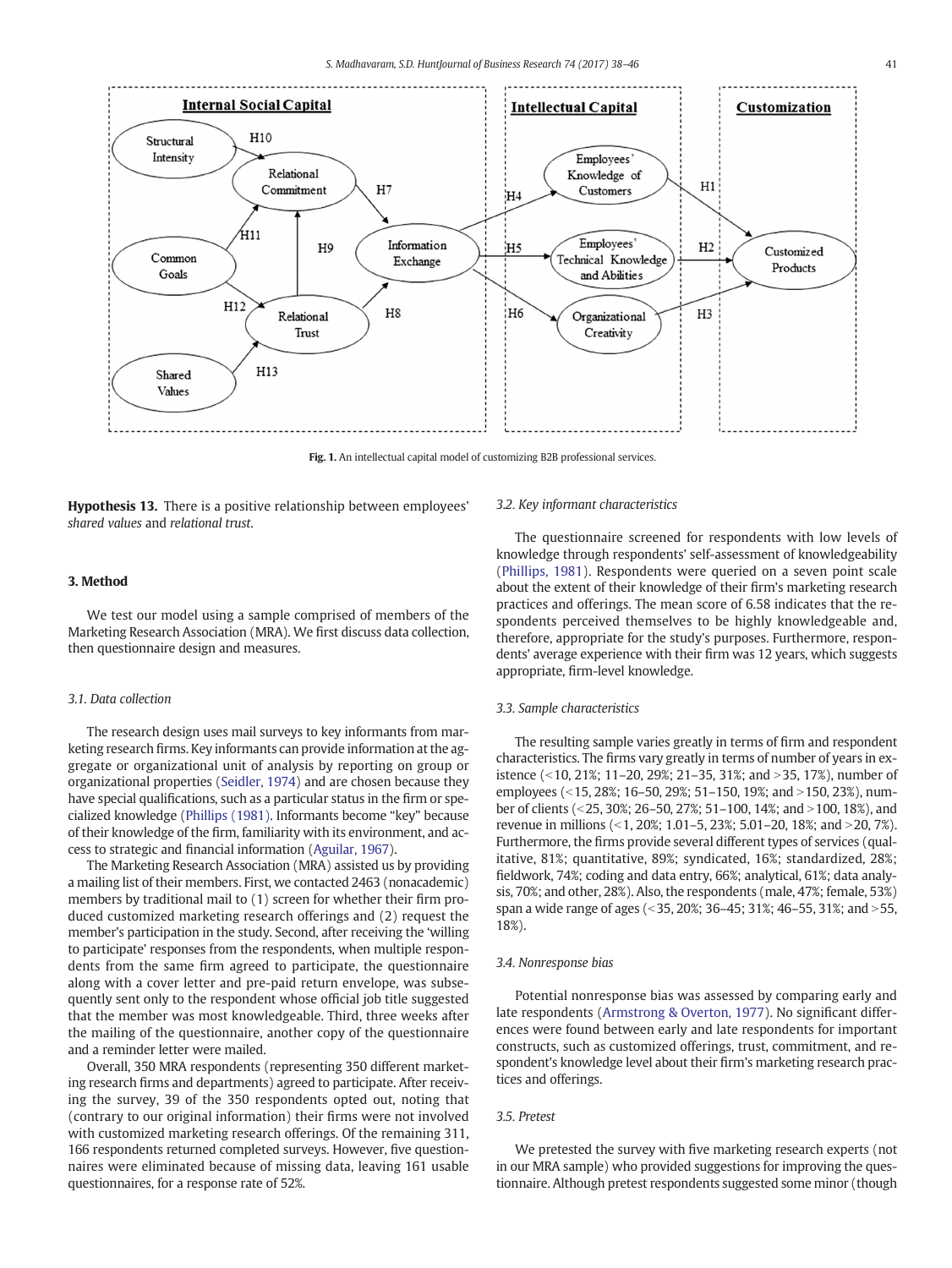Measurement results.

| Construct                                           | Loading | Construct<br>Reliability | Variance<br>Extracted |
|-----------------------------------------------------|---------|--------------------------|-----------------------|
| Customized products (CP)                            |         | 0.85                     | 0.59                  |
| CP <sub>1</sub>                                     | 0.89    |                          |                       |
| CP <sub>2</sub>                                     | 0.79    |                          |                       |
| CP <sub>3</sub>                                     | 0.82    |                          |                       |
| CP4                                                 | 0.52    |                          |                       |
| Relational trust (RT)                               |         | 0.86                     | 0.60                  |
| RT <sub>1</sub>                                     | 0.74    |                          |                       |
| RT <sub>2</sub>                                     | 0.80    |                          |                       |
| RT3                                                 | 0.77    |                          |                       |
| RT4                                                 | 0.79    |                          |                       |
| Relational commitment (RC)                          |         | 0.94                     | 0.79                  |
| RC <sub>1</sub>                                     | 0.91    |                          |                       |
| RC <sub>2</sub>                                     | 0.84    |                          |                       |
| RC <sub>3</sub>                                     | 0.93    |                          |                       |
| RC4                                                 | 0.87    |                          |                       |
| Structural intensity (SI)                           |         | 0.69                     | 0.45                  |
| SI <sub>1</sub>                                     | 0.829   |                          |                       |
| SI <sub>2</sub>                                     | 0.75    |                          |                       |
| <b>SI</b>                                           | 0.33    |                          |                       |
| Shared values (SV)                                  |         | 0.92                     | 0.78                  |
| SV <sub>1</sub>                                     | 0.94    |                          |                       |
| SV <sub>2</sub>                                     | 0.96    |                          |                       |
| SV <sub>3</sub>                                     | 0.74    |                          |                       |
| Common goals (CG)                                   |         | 0.83                     | 0.62                  |
| CG1                                                 | 0.70    |                          |                       |
| CG <sub>2</sub>                                     | 0.82    |                          |                       |
| CG3                                                 | 0.84    |                          |                       |
| Employees' knowledge of customers (EKC)             |         | 0.81                     | 0.59                  |
| ECK1                                                | 0.81    |                          |                       |
| ECK <sub>2</sub>                                    | 0.88    |                          |                       |
| ECK3                                                | 0.58    |                          |                       |
| Employees' technical knowledge and abilities (ETKA) |         | 0.86                     | 0.6                   |
| ETKA1                                               | 0.73    |                          |                       |
| ETKA2                                               | 0.68    |                          |                       |
| ETKA3                                               | 0.82    |                          |                       |
| ETKA4                                               | 0.86    |                          |                       |
| Information exchange (IE)                           |         | 0.80                     | 0.58                  |
| IE1                                                 | 0.76    |                          |                       |
| IE <sub>2</sub>                                     | 0.76    |                          |                       |
| IE <sub>3</sub>                                     | 0.76    |                          |                       |
| Creativity (CR - Formatively measured)              | 0.90    |                          |                       |

helpful) changes in the wording of some items and in the questionnaire's formatting, they indicated no problems with its length or the time required to complete it.

#### 3.6. Measures

All the study's constructs were measured using items from existing scales that had been modified for the specific context of the research. A complete list of items and the sources of the scales is provided in [Appendix A](#page-7-0).

#### Table 2 Correlation matrix.

# 3.7. Common method bias precautions and test

When the data on the major dependent variable and the independent variables come from the same source, [Podsakoff, MacKenzie, Lee,](#page-8-0) [and Podsakoff \(2003\)](#page-8-0) recommend that potential common method bias should be controlled by psychological separation of measures of the dependent and independent variables, protecting respondent anonymity, reducing evaluation apprehension, counterbalancing question order, and improving scale items. In developing the questionnaire, we followed their recommendations. We also checked for same source bias using Harman's single-factor test. Exploratory factor analysis using SAS did not reveal a single factor and, of the factors indicated, one general factor did not account for the majority of the covariance. Therefore, same source bias does not appear to be a problem. Next, following [Paulraj, Lado, and Chen \(2008\),](#page-8-0) we used LISREL 8.7 to compare two measurement models – one including just the traits and factors and one that included a single unmeasured latent method factor. The results of the analyses show no indication of same source bias.

### 3.8. Measurement validation

Consistent with [Andrews and Smith \(1996\)](#page-8-0), a separate measurement model was run and a summate was created for organizational creativity. The full measurement model, with eleven constructs and fifty items, was then assessed and respecified to improve model fit using five criteria: (1) insignificant loadings, (2) large, unexplained shared variance with other items, i.e., large modification indices,  $MI > 3.84$ , (3) large, shared common variance of items with other constructs' items, (4) large normalized residuals,  $NR > 2$ , and (5) underlying theory of the model and constructs. The full measurement model shows good fit:  $\chi^2 = 696.38$ , d.f. = 451, p < 0.01; comparative fit index (CFI) = 0.98; incremental fit index (IFI)  $= 0.98$ ; and root mean square error of approximation (RMSEA) =  $0.051$  (see Table 1). Furthermore, the reliability, convergent validity, and discriminant validity were assessed for each of the constructs. As (1) a majority of the modification indices and residuals were below two and (2) the full measurement model has acceptable fit ([Ghosh, Dutta, & Stremersch, 2006\)](#page-8-0), the measures show satisfactory unidimensionality. Scale reliability can be assessed through the composite reliability and average variance extracted, with composite reliability values  $>0.60$  being desirable and values of average variance extracted  $>0.50$  being satisfactory ([Bagozzi & Yi, 1988; Fornell](#page-8-0) [& Larcker, 1981](#page-8-0)). With the exception of structural intensity's average variance extracted being slightly under 0.50, the composite reliability and the average variance extracted of all scales are acceptable (see Table 1).

As to convergent validity, because all t-values for item loadings are significant at  $p < 0.01$ , convergent validity is satisfactory. Also, since no correlation between any two constructs, plus or minus twice the standard error, includes 1.0, discriminant validity is evident (see Table 2). Also, for each pair of constructs, we estimated both a single factor and

|               | Mean | Std Dev | <b>CP</b> | <b>RT</b> | RC   | SI   | <b>SV</b> | CG   | EKC  | <b>ETKA</b> | IE   | <b>CR</b> |
|---------------|------|---------|-----------|-----------|------|------|-----------|------|------|-------------|------|-----------|
| CP            | 6.2  | 0.7     |           |           |      |      |           |      |      |             |      |           |
| <b>RT</b>     | 6.3  | 0.7     | 0.52      |           |      |      |           |      |      |             |      |           |
| <b>RC</b>     | 5.7  | 1.1     | 0.38      | 0.65      |      |      |           |      |      |             |      |           |
| <sup>SI</sup> | 5.5  | 1.0     | 0.27      | 0.37      | 0.56 |      |           |      |      |             |      |           |
| <b>SV</b>     | 6.3  | 0.9     | 0.42      | 0.7       | 0.56 | 0.62 |           |      |      |             |      |           |
| CG            | 5.5  | 1.0     | 0.59      | 0.62      | 0.76 | 0.54 | 0.57      |      |      |             |      |           |
| EKC           | 5.6  | 1.1     | 0.40      | 0.26      | 0.29 | 0.49 | 0.23      | 0.46 |      |             |      |           |
| <b>ETKA</b>   | 5.7  | 1.0     | 0.3       | 0.34      | 0.42 | 0.53 | 0.27      | 0.55 | 0.46 |             |      |           |
| IE            | 5.6  | 1.0     | 0.37      | 0.50      | 0.65 | 0.75 | 0.491     | 0.75 | 0.57 | 0.70        |      |           |
| <b>CR</b>     | 4.9  | 0.9     | 0.14      | 0.09      | 0.19 | 0.14 | 0.064     | 0.28 | 0.25 | 0.25        | 0.28 |           |

Note: CP - Customized Products; RT - Relational Trust; RC - Relational Commitment; SI - Structural intensity; SV -Shared Values; CG - Common Goals; EKC – Employees' knowledge of customers; ETKA: Employees' Technical Knowledge and Abilities; IE – Information Exchange; and CR - Creativity.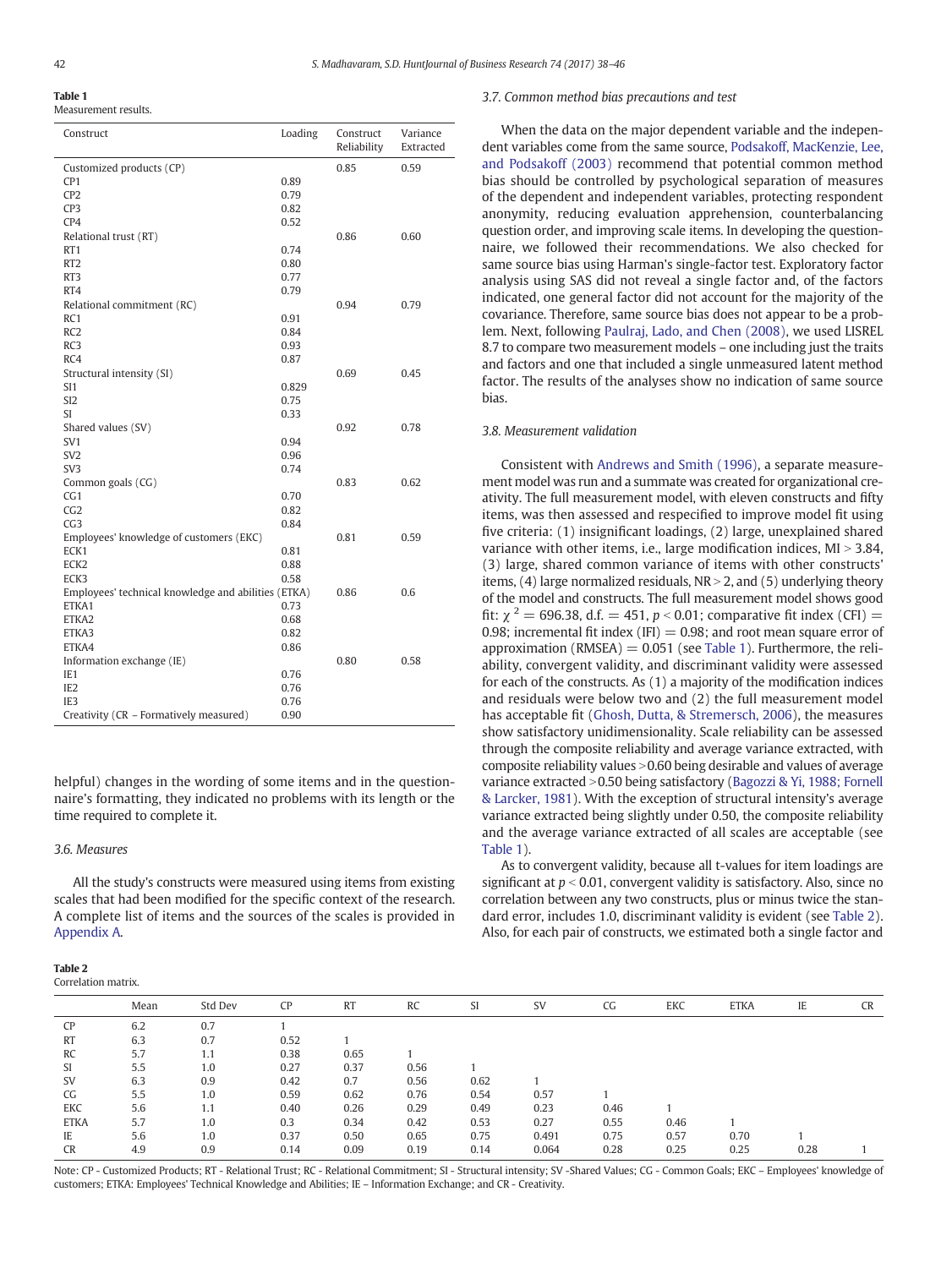Table 3

Results of structural models.

| Proposed model                       |             |
|--------------------------------------|-------------|
| Path                                 | Estimate    |
| Direct effects                       |             |
| $EKC \rightarrow CP$ (Hypothesis 1)  | $0.35***$   |
| ETKA $\rightarrow$ CP (Hypothesis 2) | $0.20**$    |
| $CR \rightarrow CP$ (Hypothesis 3)   | 0.03(ns)    |
| IE $\rightarrow$ EKC (Hypothesis 4)  | $0.75***$   |
| IE $\rightarrow$ ETKA (Hypothesis 5) | $0.81***$   |
| IE $\rightarrow$ CR (Hypothesis 6)   | $0.47***$   |
| $RC \rightarrow IE$ (Hypothesis 7)   | $0.40***$   |
| $RT \rightarrow IE$ (Hypothesis 8)   | $0.12$ (ns) |
| $RT \rightarrow RC$ (Hypothesis 9)   | $0.33***$   |
| $SI \rightarrow RC$ (Hypothesis 10)  | $0.27***$   |
| $CG \rightarrow RC$ (Hypothesis 11)  | $0.64***$   |
| $CG \rightarrow RT$ (Hypothesis 12)  | $0.340***$  |
| $SV \rightarrow RT$ (Hypothesis 13)  | $0.40***$   |
| Indirect effects                     |             |
| IE $\rightarrow$ CP                  | $0.440***$  |
| $RC \rightarrow CP$                  | $0.11***$   |
| $RT \rightarrow CP$                  | $0.18***$   |
| $SI \rightarrow CP$                  | $0.05***$   |
| $CG \rightarrow CP$                  | $0.15***$   |
| $SV \rightarrow CP$                  | $0.04**$    |
|                                      |             |

Note 1: CP - Customized Products; RT - Relational Trust; RC - Relational Commitment; SI - Structural intensity; SV -Shared Values; CG - Common Goals; ECK – Employees' Knowledge of Customers; ETKA: Employees' Technical Knowledge and Abilities; IE – Information Exchange; and CR – Creativity.

Note 2: \*\*\*:  $p < 0.01$ , \*\*:  $p < 0.05$ , \*:  $p < 0.1$ , and ns: not significant.

Note 3: SMC: Squared Multiple Correlation.

a two factors model. All single factor models exhibited poor fit and were rejected. To further assess discriminant validity, we examined the amount of variance extracted by each construct relative to the squared correlations between pairs of constructs. All the variance extracted estimates are greater than corresponding squared correlation estimates. We also checked for VIF for all the independent variables. The maximum

## VIF was 2.82, which is substantially below the value of 10 that would indicate a potential problem.

#### 4. Results

Our analysis of the proposed structural model allows exogenous variables to correlate (see Table 3). The hypothesized structural model shows a reasonable fit to the data:  $\chi^2 = 811.54$ , d.f. = 480, p < 0.01; comparative fit index (CFI) =  $0.97$ ; incremental fit index (IFI) =  $0.97$ ; and root mean square error of approximation ( $RMSEA$ ) = 0.058. The proposed model explains 19% variance in customized offerings. As to the hypothesized paths, eleven out of thirteen paths (85%) have the correct direction of signs and significant t-values. Only hypotheses three and eight are not supported (see Fig. 2).

# 5. Discussion

We investigate why some B2B firms are better than others in customizing professional services for clients. Specifically, our model proposes that (1) the three different forms of IC make firms more effective at customizing B2B professional services, and (2) firms' ISC is an antecedent to the different forms of IC. The structural equation modeling results, using a sample of 161 marketing research firms, provide support for eleven out of the thirteen proposed relationships. Consistent with our first thesis, with the exception of the relationship between creativity and customized offerings, IC is positively related to firms' effectiveness in producing customized professional services. As to why the relationship between creativity and customized offerings is not significant, it is possible that firms that are highly creative may lose sight of client requirements, which, in turn, could result in no influence on customization effectiveness. Perhaps, customization may require a more deliberate approach, rather than a highly creative approach.

The findings are also consistent with the thesis that ISC is an antecedent to the different forms of IC. In investigating this thesis, this paper incorporates the multi-dimensional nature of ISC and explores the interrelationships among the variables belonging to the relational,



Fig. 2. Structural model with results.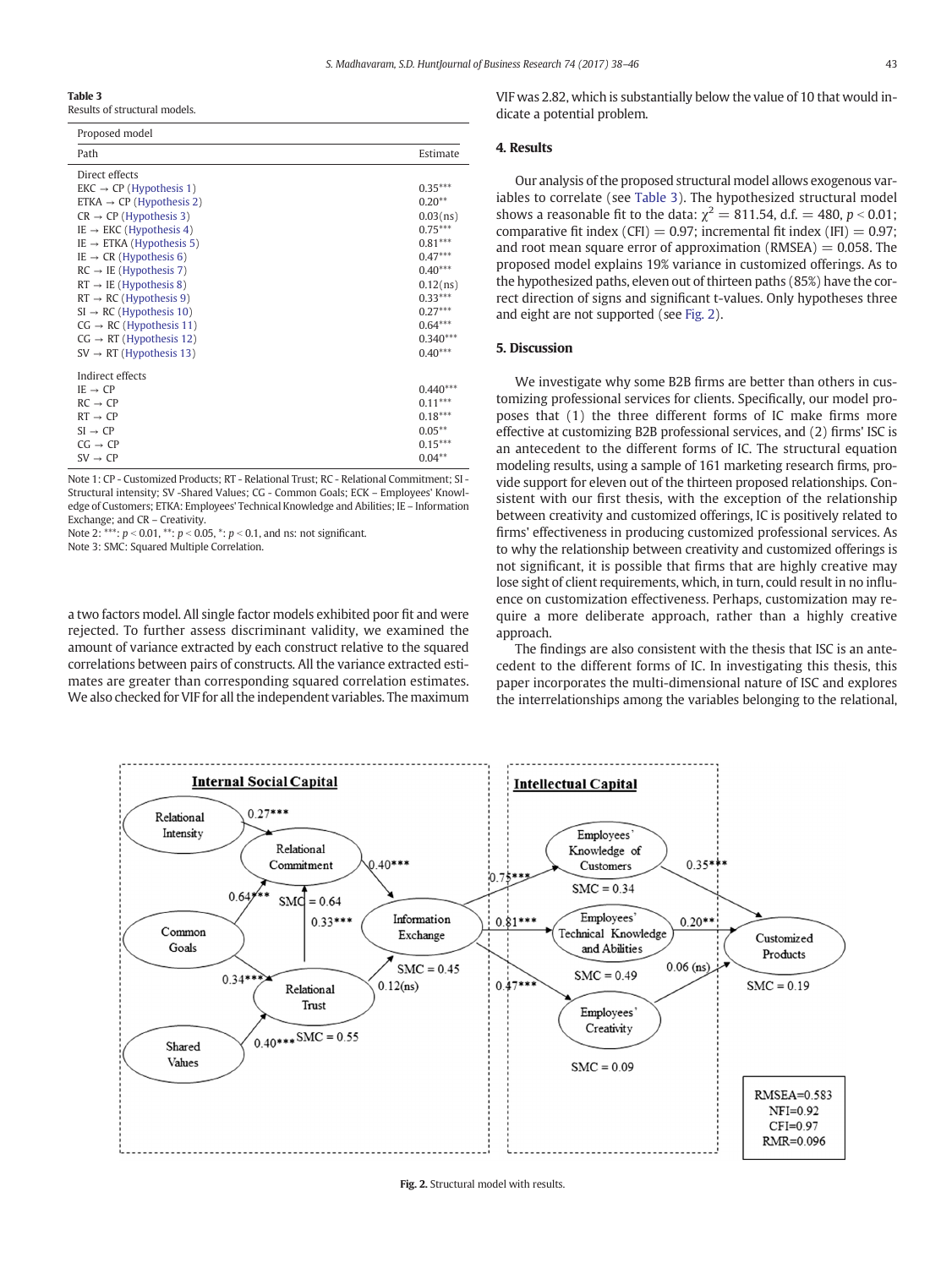structural, and cognitive dimensions. The structural model reveals that information exchange, a variable belonging to the cognitive dimension of ISC, is related positively to the three different forms of IC. That is, as customization of B2B market offerings requires complex internal exchanges among employees, information exchange can help firms in bolstering their IC. Furthermore, the relational dimension, as captured in relational trust and relational commitment, can facilitate information exchange and cooperative behaviors. However, while relational trust does not directly influence information exchange, it does influence information exchange through relational commitment. That is, trust by itself may not be enough to facilitate information exchange unless mediated by relational commitment.

Structural intensity represents the structural dimension of ISC and, as proposed, is related positively to relational commitment and relational trust. That is, if the organizational structure facilitates the connectedness of employees, they become more committed to, and trusting of, each other. Similarly, the model also shows that (1) shared values and common goals are related positively to relational trust and (2) common goals is positively related to relational commitment. These two constructs represent the cognitive dimension of ISC and, as proposed, are related positively to the relational dimension. Furthermore, these two constructs have a positive, indirect influence on information exchange (another part of the cognitive dimension) through relational trust and relational commitment. That is, shared values and common goals can facilitate information exchange when employees trust each other and are committed to each other. The results also indicate that all the indirect effects on customization are significant, supports the robustness model specification.

#### 5.1. Implications for theory and practice

This study contributes to theory in several ways. First, in contrast to previous research, this study investigates the customization of B2B professional services, an area not previously explored and a potential source of competitive advantage. Although customization has been acknowledge as critical (e.g., [Burke et al., 1990; Malhotra, 1996](#page-8-0)), this study is the first step into exploring customization of B2B professional services. Accordingly, new insights into why some firms are more effective than others in customizing their B2B professional services are provided. Second, drawing from the IC and customization literatures, this study introduces three different forms of IC (employees' knowledge of customers, employees' technical knowledge and abilities, and organizational creativity) that can potentially be resources that help firms customize their B2B professional services more effectively than their competitors. Consistent with and building on [Reed et al. \(2006\),](#page-8-0) this research introduces and investigates the impact of different forms of IC on customization. The different forms of IC investigated in this paper lend specificity and credence to the IC literature and encourages future researchers to investigate specific forms of IC in their research.

Third, this study investigates the role of ISC as a precursor to IC. Our findings support the view that ISC has, indeed, a role to play in creating IC, which supports the thesis that social capital is not a constituent, but a facilitator, of IC. Previous research has tended to ignore the interrelationships among the various constituents of ISC. Therefore, building on [Adler and Kwon \(2002\)](#page-7-0) and [Nahapiet and Ghoshal \(1998\)](#page-8-0), this study identifies specific variables that correspond to the multiple dimensions of ISC and investigates the interrelationships among the different variables belonging to the structural, relational, and cognitive dimensions. Fourth, we extend social capital and relationship marketing research in that our study investigates all three dimensions of social capital: structural, cognitive, and relational. The results show that relationships exist among the different constructs belonging to different dimensions of ISC. This is one of the first empirical papers to include multiple

constructs and multiple of dimensions of social capital. Future researchers should take this further by expanding on the constructs belonging to the structural, cognitive, and relational dimensions of social capital. Fifth, we propose that the model has potential for being generalizable to other B2B contexts (both goods and services) that involve customized market offerings.

This study contributes to practice in four major ways. First, because different forms of IC can help firms customize their market offerings more effectively than their competitors, firms can begin to develop their IC for customization using this research as a starting point. For example, intimate knowledge of customer requirements, marketing research related knowledge in terms of instrument development, analysis techniques, and interpretation ability, and ability to develop creative research solutions can greatly facilitate customizing research services. Second, firms considering the IC concept should focus on specific forms of IC that could increase their marketplace competitiveness. That is, firms could undertake an IC audit to determine which forms of IC are deficient and then committing resources to acquiring or developing them. Third, firms should also focus on combinations of relevant forms of IC that contribute to their performance. For example, software development firms could look at specific forms of software development IC that can make them more effective than competitors. Fourth, as ISC is indeed a precursor to IC, our results suggest ways for firms to develop ISC: (1) develop organizational structures and policies that promote high levels of connectivity among employees and (2) provide an organizational environment that is conducive to developing shared values, common goals, and information exchange.

#### 5.2. Limitations and future research

First, this study measured customization only from the suppliers' perspective. Exploratory research at the beginning of our study showed that it would be impossible for us to get the suppliers' customers' views as to how effective each firm in our sample was at customizing marketing research offerings. However, other researchers might have access to dyadic data that includes both B2B firms that produce customized offerings and their respective customers. Such dyadic data would be a useful extension of our study. Second, this study uses marketing research firms as a context. Although the model is proposed as generalizable to other contexts, some of the results could be specific to marketing research firms. Therefore, our findings would be usefully replicated and extended in other contexts, such as advertising agencies, sales promotion firms, and industrial goods' manufacturers.

Third, our study focuses on ISC. Worth exploring would be whether (or how) external social capital influences customization. Fourth, this study included six variables as representing the three different dimensions of social capital. Exploring other relevant variables and corresponding interrelationships might prove worthwhile. Fifth, this study's sample is solely from U.S. firms. Replicating the study using firms in other countries would be desirable. Sixth, this study used single informants for getting responses for organizational level variables. Future research might investigate multiple respondents from organizations. Seventh, future research could also look at how firms gather information, transform it into knowledge, and utilize this knowledge to achieve desirable customization outcomes. Finally, this study's cross sectional design limits causality inferences. Therefore, longitudinal research on the customization of B2B market offerings in general and B2B professional services in particular, would be desirable.

In B2B marketing, the customization of offerings offers firms a valuable opportunity for achieving competitive advantages. Our study contributes to this emerging area of research, but more theory development and testing is clearly required.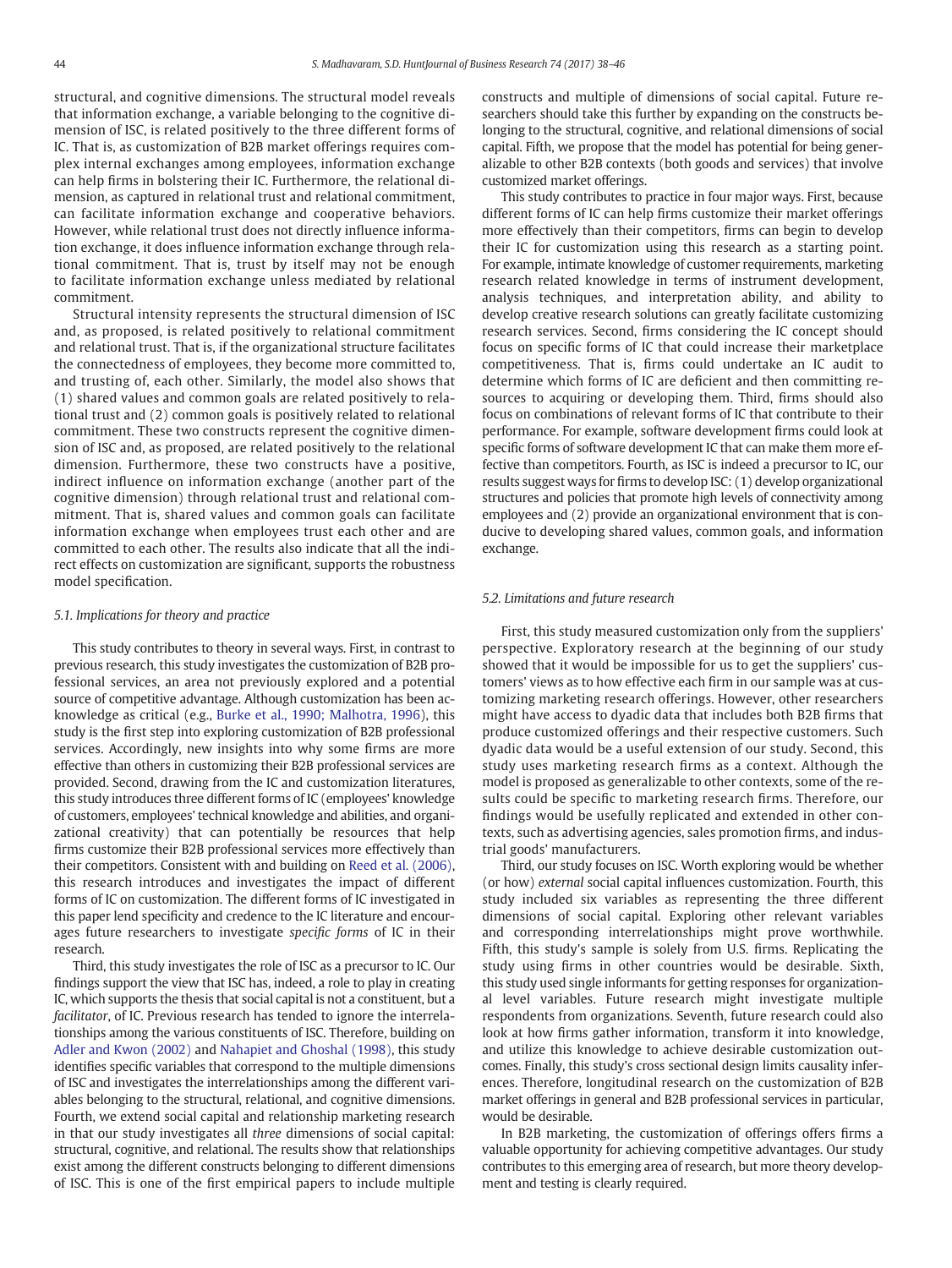# <span id="page-7-0"></span>Appendix A. Measures

Note: Items in bold were retained after the measurement model analysis. All scales, except those noted, are 7 point, disagree/agree.

(\*R): Item was reverse-scored.

Structural intensity (Sources: [Atuahene-Gima, 2002; Kale, Singh, & Perlmutter,](#page-8-0) [2000](#page-8-0)):

In my organization:

# 1. … employees have frequent business interactions with each other

# 2. … because of frequent interactions, employees can be described as a tightly knit group

#### 3. … employees frequently interact in social settings

4. … reciprocity is important in employees' relationships with each other

Shared Values (Source: [Morgan & Hunt, 1994](#page-8-0)): In my organization, employees:

- 1. … have similar values
- 2. … place similar importance on integrity
- 3. … place similar importance on honesty

4. … have similar beliefs about ethical research practices Common goals (Sources: [Tsai & Ghoshal, 1998](#page-8-0); [Hyatt & Ruddy, 1997](#page-8-0)): Employees in my organization:

#### 1. … actively participate in defining the organization's goals

2. … have accepted our organization's goals as their own

3. … work actively at supporting the achievement of our organization's goals

4. … are enthusiastic about pursuing the collective goals and missions of the organization

#### 5. … have a similar or organizational vision

Relational trust (Sources: [Morgan & Hunt, 1994; Yilmaz & Hunt, 2001\)](#page-8-0): Employees in my organization consider other employees as people who:

#### 1. … are honest

- 2. … can be counted on to do what is right
- 3. … are faithful
- 4. … have confidence in each other
- 5. … have high integrity
- 6. … are not reliable (\*R)
- 7. … are capable
- 8. … are competent

#### 9. … are trustworthy

Relational commitment (Source: [Morgan & Hunt, 1994](#page-8-0)): Employees in my organization view their relationships with other employees:

1. … as something that they are very committed to

2. … as very important

3. … as something that the employees intend to maintain indefinitely

- 4. … as something that they really care about
- 5. … as something that they are willing to expend signifi-

cant efforts to maintainCustomized products ( Sources: [Cooper, 1979;](#page-8-0) [Perdue & Summers, 1991; Stump et al., 2002](#page-8-0); and [Zahay & Grif](#page-8-0)fin, 2003): Our research products:

1. … are well customized to our customer needs

2. … adapted to help our customers solve specific problems

3. … fit well with our customers' requirements

4. … are tailor-made for our customers

5. … offer well-tailored features for customers

Employees' knowledge of customers (Source: [Li & Calentone, 1998](#page-8-0)): With reference to our firm's customers (clients), we:

- 1. … have thorough knowledge of their needs
- 2. … are regularly in touch with them to learn their needs
- 3. … regularly gather valuable information
- 4. … fully understand their businesses

Employees' technical knowledge and abilities (Sources: [Jap, 1999; Song & Parry,](#page-8-0) [1997a, 1997b\)](#page-8-0):

Employees in my organization:

1. … have good marketing research skills

- 2. … have highly specialized research knowledge
- 3. … have a wide variety of capabilities that contribute to our efforts at research product development

4. … are, overall, highly knowledgeable about marketing research

Employees' information exchange (Sources: [Mohr & Spekman, 1994; Selnes &](#page-8-0) [Sallis, 2003](#page-8-0)):

Employees in my organization exchange information:

# 1. … related to changes in clients' needs, preferences, and behaviors

- 2. … quickly, as unexpected client problems arise
- 3. … related to changes in research know-how
- 4. … on successful and unsuccessful research products
- 5. … on changes needed in organizational strategies and policies

Meaningfulness (Source: [Andrews & Smith, 1996](#page-8-0)): Our marketing research products tend to be:

| 1234567 |  |
|---------|--|
|         |  |

Average…………………………………………… Revolutionary 1234567

#### Nothing special …………………………….. An industry model 1234567

Novelty (Sources: [Gatignon & Xuereb, 1997; Moorman, 1995;](#page-8-0) and [Cooper, 1979\)](#page-8-0): Our research products:

1. … overall, are similar to our main competitors' research products (\*R)

2. … in general, tend to be very different from our competitors' research products

3. … are not substantially different from one customer to the other  $(*R)$ 

4. … in general, are highly creative, compared to our competitors' efforts

5. ... tend to be very ordinary  $(^{\ast}R)$ 

### References

Aarikka-Stenroos, L., & Jaakkola, E. (2012). [Value co-creation in knowledge intensive busi](http://refhub.elsevier.com/S0148-2963(17)30019-X/rf0005)[ness services: A dyadic perspective on the joint problem solving process.](http://refhub.elsevier.com/S0148-2963(17)30019-X/rf0005) Industrial [Marketing Management](http://refhub.elsevier.com/S0148-2963(17)30019-X/rf0005), 41, 15–26.

Adler, P. S., & Kwon, S. -W. (2002). [Social capital: Prospects for a new concept.](http://refhub.elsevier.com/S0148-2963(17)30019-X/rf0010) Academy of [Management Review](http://refhub.elsevier.com/S0148-2963(17)30019-X/rf0010), 27(1), 17–40.